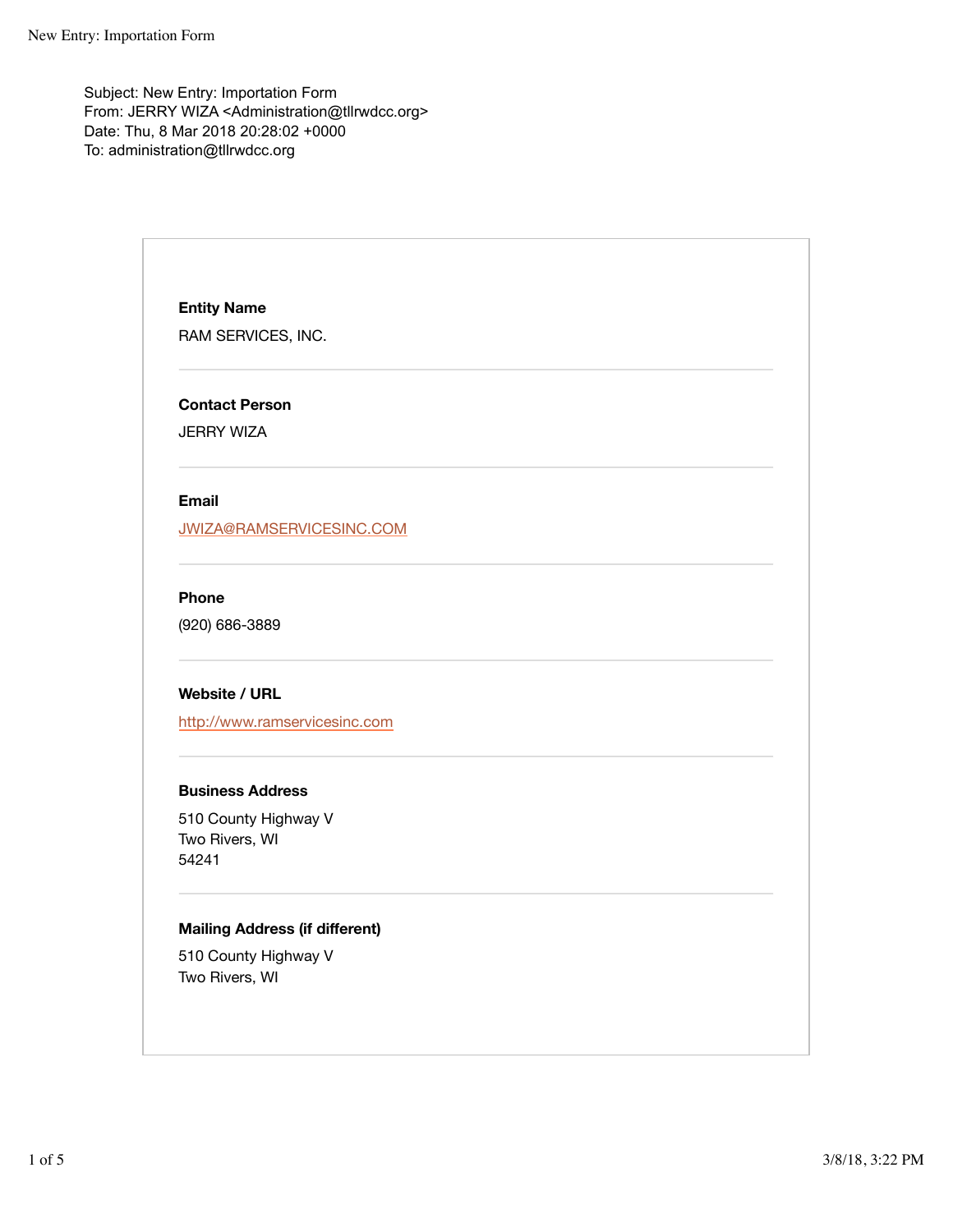| <b>Applicant is</b>               |                                                                                                                                                                                                                                                            |
|-----------------------------------|------------------------------------------------------------------------------------------------------------------------------------------------------------------------------------------------------------------------------------------------------------|
|                                   | Broker - Licensed Water Collector and Processor                                                                                                                                                                                                            |
| <b>Generator Type</b>             |                                                                                                                                                                                                                                                            |
| Industrial                        |                                                                                                                                                                                                                                                            |
| Academic/Research                 |                                                                                                                                                                                                                                                            |
| Medical                           |                                                                                                                                                                                                                                                            |
| Utility<br>Government             |                                                                                                                                                                                                                                                            |
|                                   |                                                                                                                                                                                                                                                            |
|                                   | Import applications generally will be granted only in single fiscal-year increments.<br>If you are seeking a term that would extend beyond the end of a current fiscal<br>year, please explain the unusual experiences that would justify a deviation from |
|                                   | Through August 31, 2018                                                                                                                                                                                                                                    |
|                                   | <b>Waste Volume (Cubic Feet)</b>                                                                                                                                                                                                                           |
| Yes<br>this general rule?<br>22.5 | <b>Waste Radioactivity (Curies)</b>                                                                                                                                                                                                                        |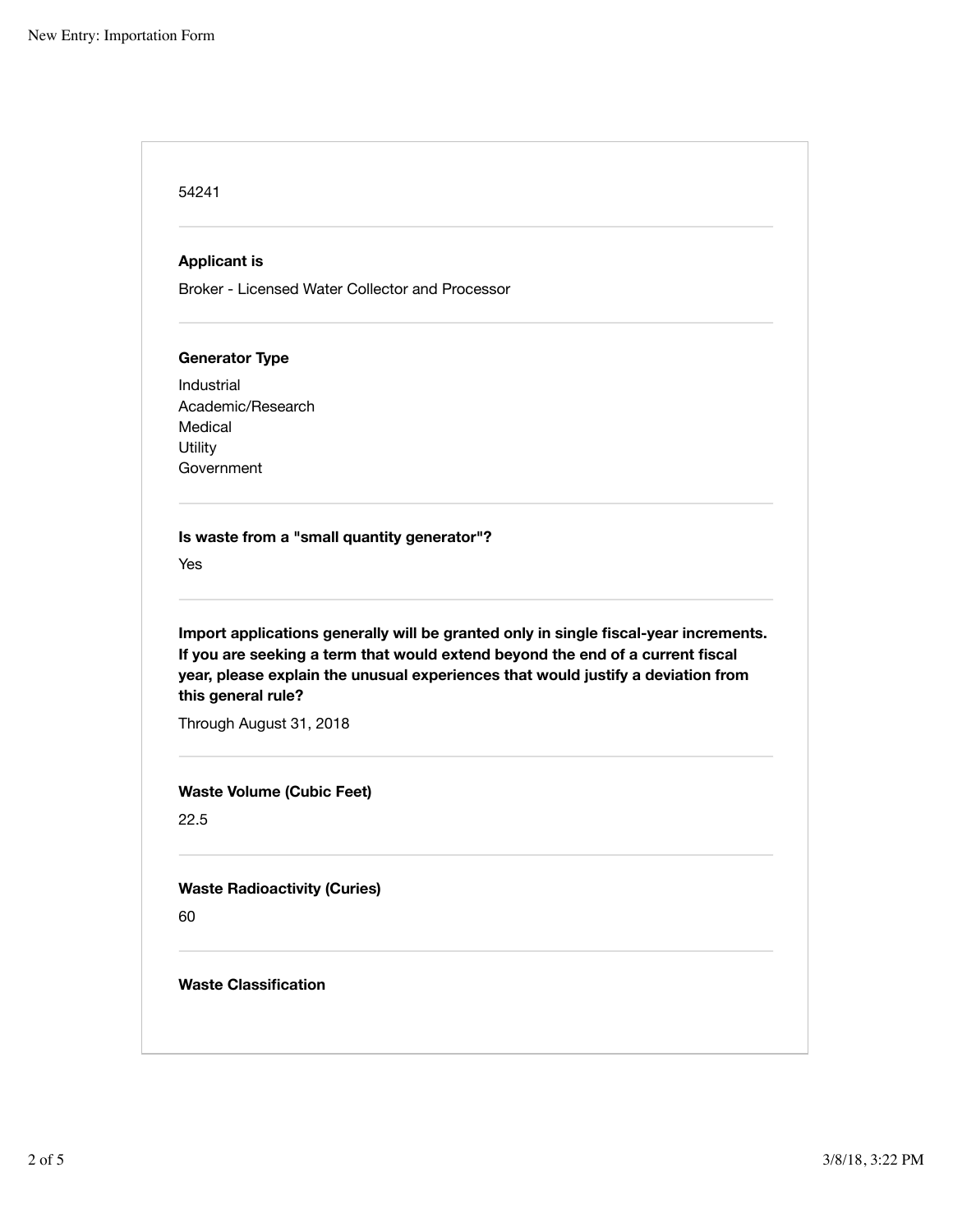Class A Class B Class C **Waste Form** Stable **Does the proposed waste consist solely of sealed sources?** Yes **Compact and/or unaffiliated state, territory, possession, or district of the United States where the waste was generated (please list)** All compacts excluding Northwest Compact and including the following unaffiliated states and districts: MI,NE,NY,NH,MA,RI,ME,NC and Washington D.C. . **Waste Description** SEALED SOURCES AND INDUSTRIAL DEVICES IN CONCRETE **Does Applicant have any unresolved violation(s), complaint(s), unpaid fee(s), or past due report(s) with the Texas Low-Level Radioactive Waste Disposal Compact Committee?** No. **Does Applicant have any unresolved violation(s), complaint(s), unpaid fee(s), or past due reports associated with radioactive waste receipt, storage, handling, management, processing, or transportation pending with any other regulatory agency with jurisdiction to regulate radioactive material including, without limitation, the Texas Commission on Environmental Quality (TCEQ)?**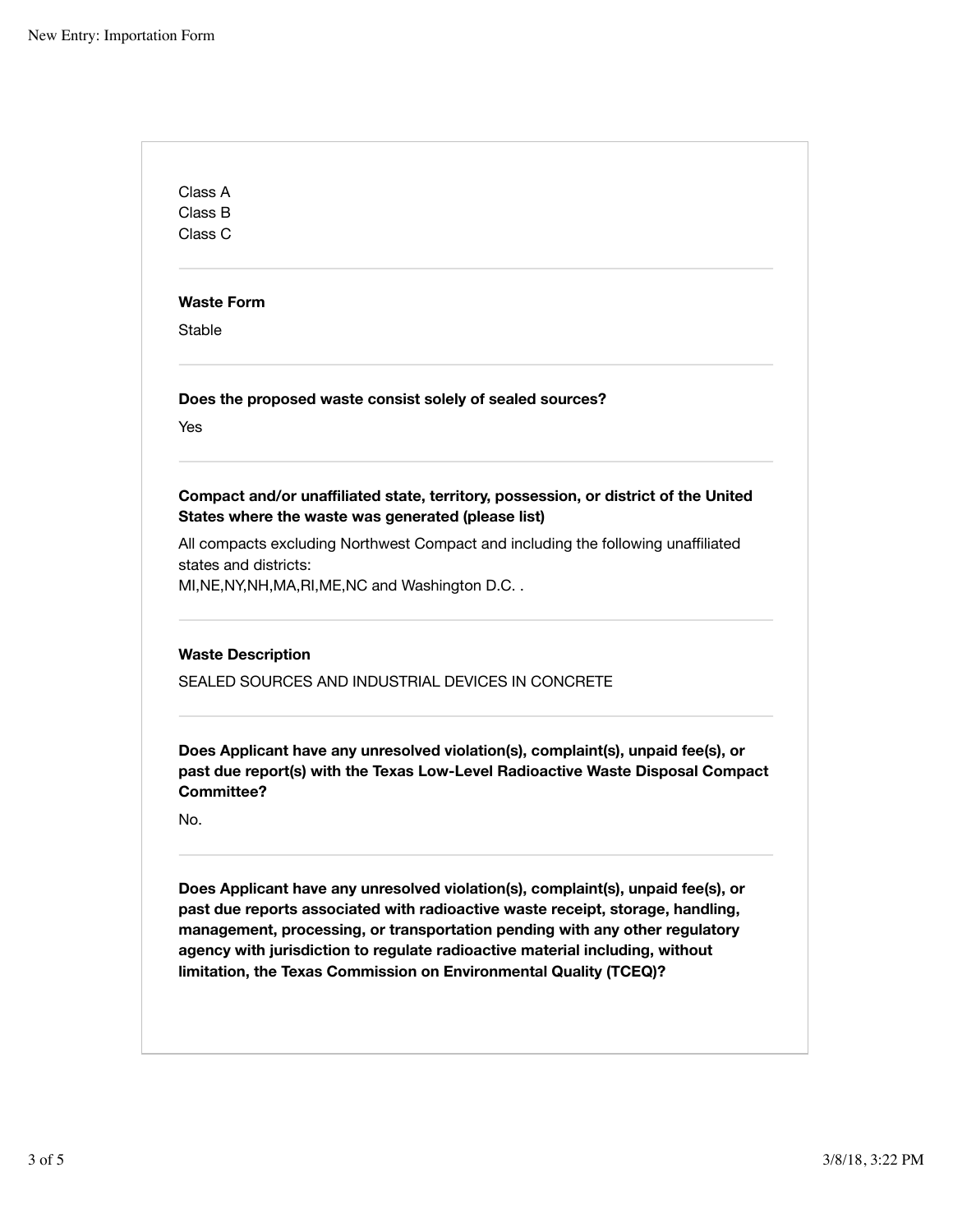|                           | Applicant hereby certifies* the following:                                                                                                                                                                                                                                                                                                                                                                                                                                                                                                                                                                                                                                                                                                                                                                                                                                                                     |
|---------------------------|----------------------------------------------------------------------------------------------------------------------------------------------------------------------------------------------------------------------------------------------------------------------------------------------------------------------------------------------------------------------------------------------------------------------------------------------------------------------------------------------------------------------------------------------------------------------------------------------------------------------------------------------------------------------------------------------------------------------------------------------------------------------------------------------------------------------------------------------------------------------------------------------------------------|
| amendment thereto).       | The information provided herein is complete, accurate, and correct.<br>The waste proposed for importation is not waste of international origin.<br>The low-level radioactive waste for which this Import Application is submitted will be<br>packaged and shipped in accordance with applicable state and federal regulations and<br>is acceptable for disposal at the Compact Facility.<br>The person submitting this Import Application is authorized by the Applicant to commit<br>Applicant to each and every obligation and condition set forth herein and in the<br>Agreement for Importation of Non-Party Compact Waste. A copy of a written document<br>containing such authorization must be attached to this Import Application.<br>Applicant has delivered to the specified disposal facility and TCEQ a copy of this<br>Application for Importation of Compact Waste (along with any supplement or |
| <b>Name</b><br>Jerry Wiza |                                                                                                                                                                                                                                                                                                                                                                                                                                                                                                                                                                                                                                                                                                                                                                                                                                                                                                                |
| Title                     |                                                                                                                                                                                                                                                                                                                                                                                                                                                                                                                                                                                                                                                                                                                                                                                                                                                                                                                |
| President                 |                                                                                                                                                                                                                                                                                                                                                                                                                                                                                                                                                                                                                                                                                                                                                                                                                                                                                                                |
| Date                      |                                                                                                                                                                                                                                                                                                                                                                                                                                                                                                                                                                                                                                                                                                                                                                                                                                                                                                                |
| 03/08/2018                |                                                                                                                                                                                                                                                                                                                                                                                                                                                                                                                                                                                                                                                                                                                                                                                                                                                                                                                |
| <b>Other Comments</b>     |                                                                                                                                                                                                                                                                                                                                                                                                                                                                                                                                                                                                                                                                                                                                                                                                                                                                                                                |
|                           | RAM SERVICES INC Radioactive Material License State of Wisconsin Attached                                                                                                                                                                                                                                                                                                                                                                                                                                                                                                                                                                                                                                                                                                                                                                                                                                      |
|                           |                                                                                                                                                                                                                                                                                                                                                                                                                                                                                                                                                                                                                                                                                                                                                                                                                                                                                                                |